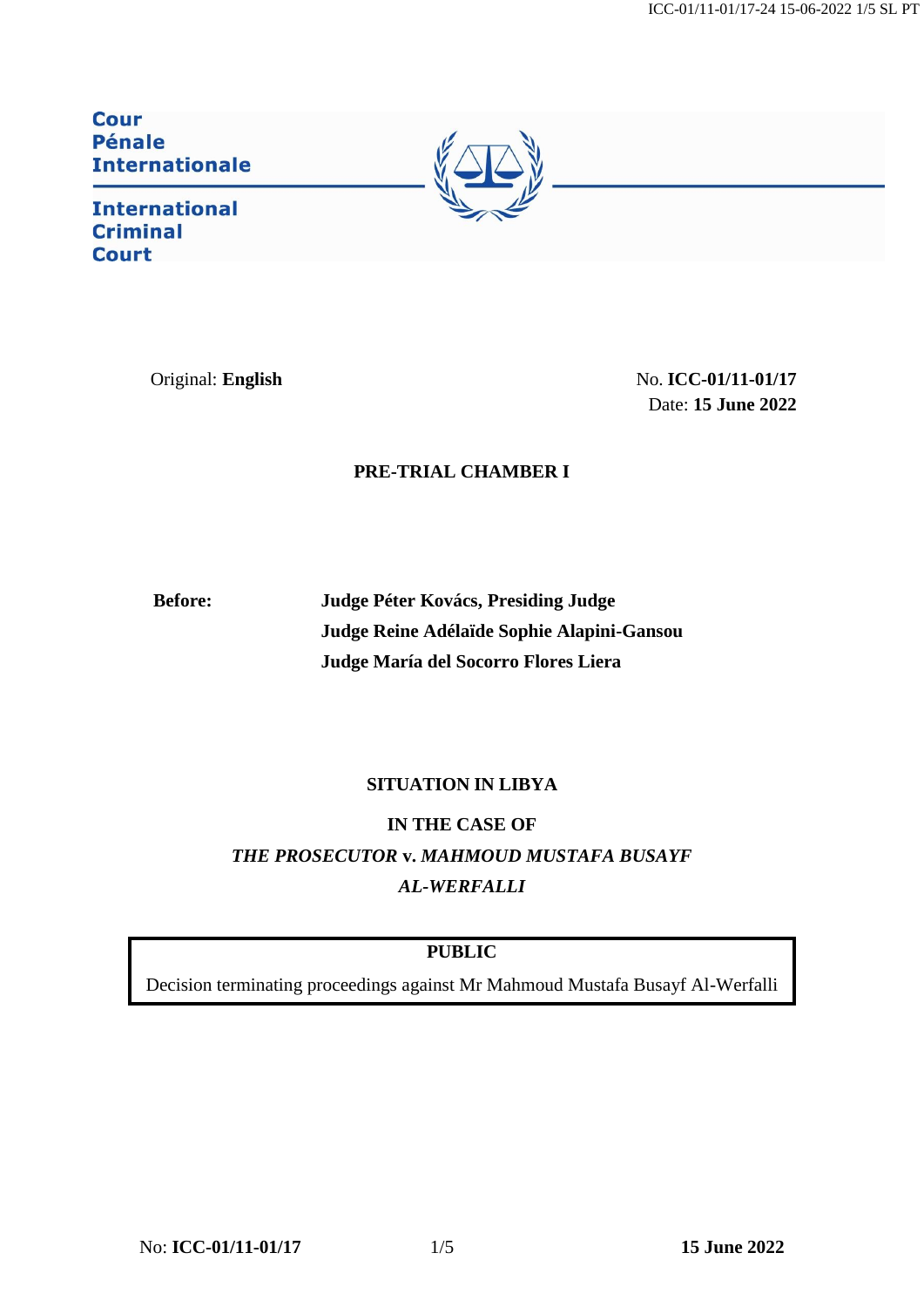**Decision to be notified, in accordance with regulation 31 of the** *Regulations of the Court***, to:**

| The Office of the Prosecutor<br>Mr Karim A. A. Khan<br>Ms Nazhat Shameem Khan<br>Ms Nicole Samson | <b>Counsel for the Defence</b>                                         |
|---------------------------------------------------------------------------------------------------|------------------------------------------------------------------------|
| <b>Legal Representatives of Victims</b>                                                           | <b>Legal Representatives of Applicants</b>                             |
| <b>Unrepresented Victims</b>                                                                      | <b>Unrepresented Applicants for</b><br><b>Participation/Reparation</b> |
| The Office of Public Counsel for Victims                                                          | The Office of Public Counsel for the Defence                           |
| <b>States Representative</b>                                                                      | <b>Amicus Curiae</b>                                                   |
| <b>REGISTRY</b>                                                                                   |                                                                        |
| Registrar<br>Mr Peter Lewis                                                                       | <b>Counsel Support Section</b>                                         |
| <b>Victims and Witnesses Unit</b>                                                                 | <b>Detention Section</b>                                               |
| <b>Victims Participation and Reparations</b><br><b>Section</b>                                    | <b>Other</b>                                                           |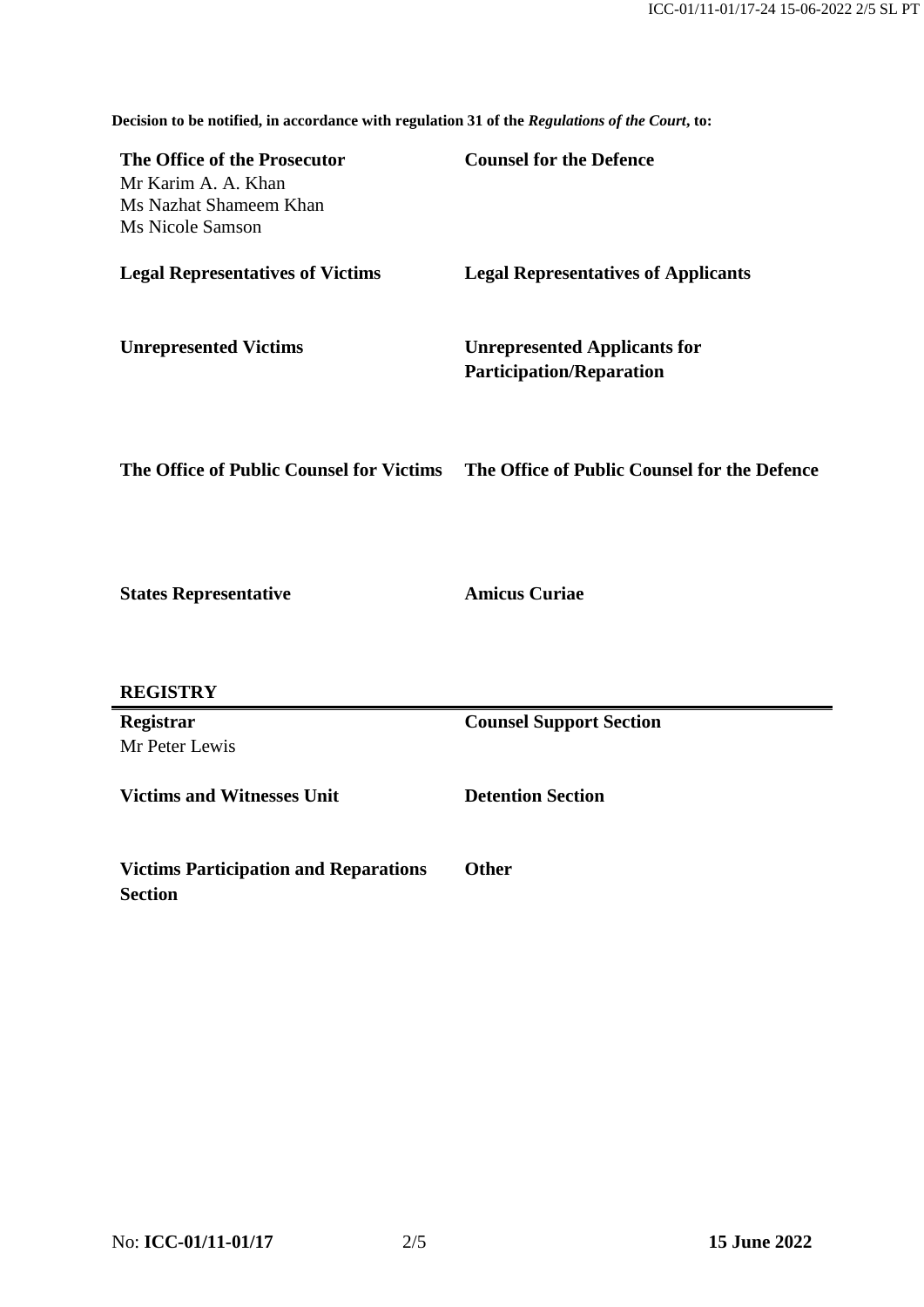**PRE-TRIAL CHAMBER I** (the 'Chamber') of the International Criminal Court (the 'Court') issues this decision on the 'Prosecution notification of the Death of Mahmoud Mustafa Busayf Al-Werfalli and Request to Withdraw the Warrants of Arrest' (the 'Request').<sup>1</sup>

1. On 26 February 2011, the United Nations Security Council referred the situation in the Libyan Arab Jamahiriya ('Libya') since 15 February 2011 to the Prosecutor of the Court.<sup>2</sup>

2. On 15 August 2017, the Chamber<sup>3</sup> issued a first warrant of arrest<sup>4</sup> for Mr Mahmoud Mustafa Busayf Al-Werfalli ('Mr Al-Werfalli') for his alleged criminal responsibility for the war crime of murder pursuant to articles  $8(2)(c)(i)$  and  $25(3)(a)$  and (b) of the Rome Statute (the 'Statute'), and on 4 July 2018, a second warrant of arrest<sup>5</sup> having found reasonable grounds to believe that he was criminally responsible for the war crime of murder, pursuant to articles  $8(2)(c)(i)$  and  $25(3)(a)$  of the Statute.

3. On 17 May 2022, the Chamber received the Request. The Prosecution requests the Chamber 'to withdraw the warrants of arrest issued for [Mr Al-Werfalli] and to render them without effect because of the changed circumstances caused by [his] death'.<sup>6</sup>

4. The Chamber notes that, pursuant to article 25(1) of the Statute, the Court has jurisdiction only over 'natural' persons. As the purpose of the Court's criminal proceedings is to determine individual criminal responsibility, that jurisdiction cannot be exercised over a deceased person. Therefore, proceedings against a person who has deceased must be terminated and all relevant documents are rendered without effect.<sup>7</sup> The Chamber further notes that the production of a

-

<sup>1</sup> ICC-01/11-01/17-23-Conf-Exp, with confidential *ex parte* annexes.

<sup>&</sup>lt;sup>2</sup> See Resolution S/RES/1970 (2011).

<sup>&</sup>lt;sup>3</sup> The two warrants of arrest were issued by the Chamber in a previous composition. On 23 March 2021, the Presidency recomposed the chambers of this Court and assigned the situation in Libya to the Chamber in its present composition (*see* The Presidency, Decision assigning judges to divisions and recomposing Chambers, ICC-01/11-01/17-21, p. 9). On the same day, the Chamber elected Judge Péter Kovács as Presiding Judge of the Chamber (see Decision on the Election of the Presiding Judge, ICC-01/11-01/17-22, p. 4).

<sup>4</sup> Warrant of Arrest, 15 August 2017, ICC-01/11-01/17-2.

<sup>5</sup> Second Warrant of Arrest, 4 July 2018, ICC-01/11-01/17-13.

<sup>6</sup> Request, paras 1, 19.

<sup>7</sup> Article 58(4) of the Statute. Pre-Trial Chamber I (previous composition), *The Prosecutor v. Saif Al-Islam Gaddafi*, Decision to Terminate the Case Against Muammar Mohammed Abu Minyar Gaddafi, 22 November 2011, ICC-01/11-01/11-28, p. 4 and references cited therein. Trial Chamber IV, *The Prosecutor v. Abdallah Banda Abakaer Nourain and Saleh Mohammed Jerbo Jamus*, Public redacted Decision terminating the proceedings against Mr Jerbo, 4 October 2013 (public and confidential versions notified on the same day), ICC-02/05-03/09-512-Red, para. 17 and references cited therein.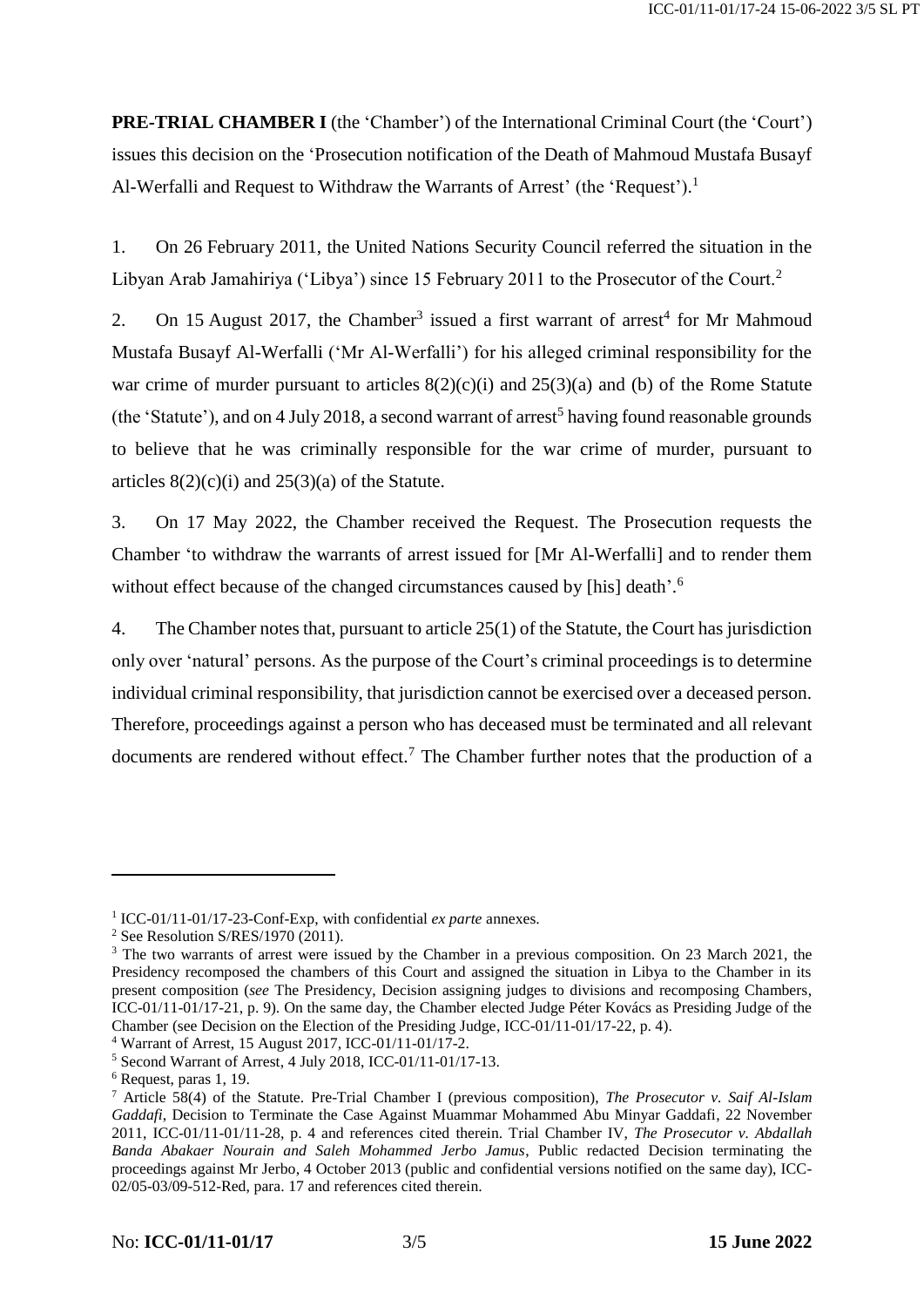death certificate is not a pre-requisite for terminating criminal proceedings, but it may be serve to prove that the suspect is in fact deceased.<sup>8</sup>

5. Having considered the information and material provided by the Prosecution, in particular witness statements, photographs, and social media material, the Chamber considers the death of Mr Al-Werfalli to be established. The present proceedings must accordingly be terminated, and the warrants of arrest are no longer in effect, and the outstanding requests for arrest and surrender must be withdrawn. The Registrar is as a result instructed to inform all States which were notified of the said warrants of arrest that they are no longer in effect and to withdraw any requests for arrest and surrender.

6. In addition, the Prosecution is instructed to file a public redacted version of the Request, by no later than 7 days following the notification of this decision.

-

<sup>8</sup> ICC-02/05-03/09-512-Red, para. 18.